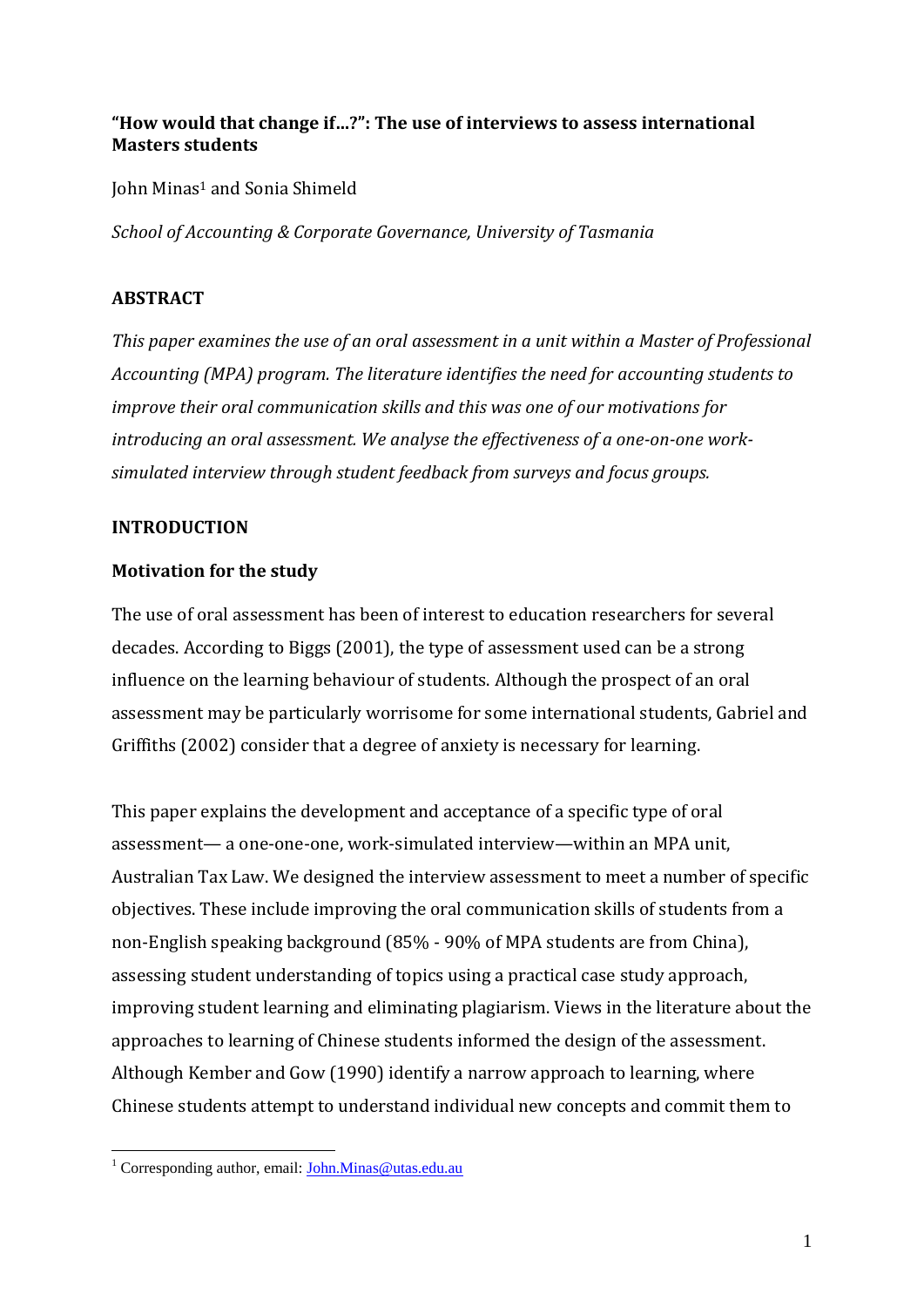memory before proceeding to the next one, memorisation as a learning approach is not, of itself, something negative. For example, Kember (1996) identifies an emerging approach to learning characterised by an intention to both understand and memorise.

The literature identifies a common belief amongst employers as to the deficient communication skills of accounting graduates (Gray 2010; Grace & Gilsdorf 2004; Hancock et al. 2009; Yong et al. 2011; De Lange and Watty 2010; Evans, Burritt and Guthrie 2010). The high proportion of international students undertaking MPA courses at Australian universities may have further compounded this problem. International students may have limited engagement with local students due to factors such as limited English language skills and a lack of shared repertoire in the community (Kim 2011). The literature recognises that language is just one aspect of the many issues faced by international students in addition to financial conditions, academic stress and homesickness (Furnam and Bochner 1986).

Before their interviews, students prepared and submitted a written response to a taxation case study, which included the preparation of a tax return. The scenario for the interview was that the student was a new employee preparing their first tax return, and the assessor was their employer, a registered tax agent. Each student spent 10 to 15 minutes discussing the case study and his or her completed tax return with either of the lecturers. Given that the other MPA units do not use interview assessments, we sought feedback from students before and after the assessment. We considered this student feedback in deciding whether to make refinements to the assessment. This paper reflects on three semesters of use of the interview assessment.

### **BACKGROUND**

At our university, Australian Tax Law consistently has double the failure rate of most of the other MPA units. Typically, international students consider Australian Tax Law to be a difficult unit. Some of the challenges include a lack of prior knowledge of the Australian tax system as well as difficulties in navigating and comprehending complex tax legislation. Furthermore, the unit requires students to respond to case study type questions, which assess their understanding of several, rather than one or two, topics.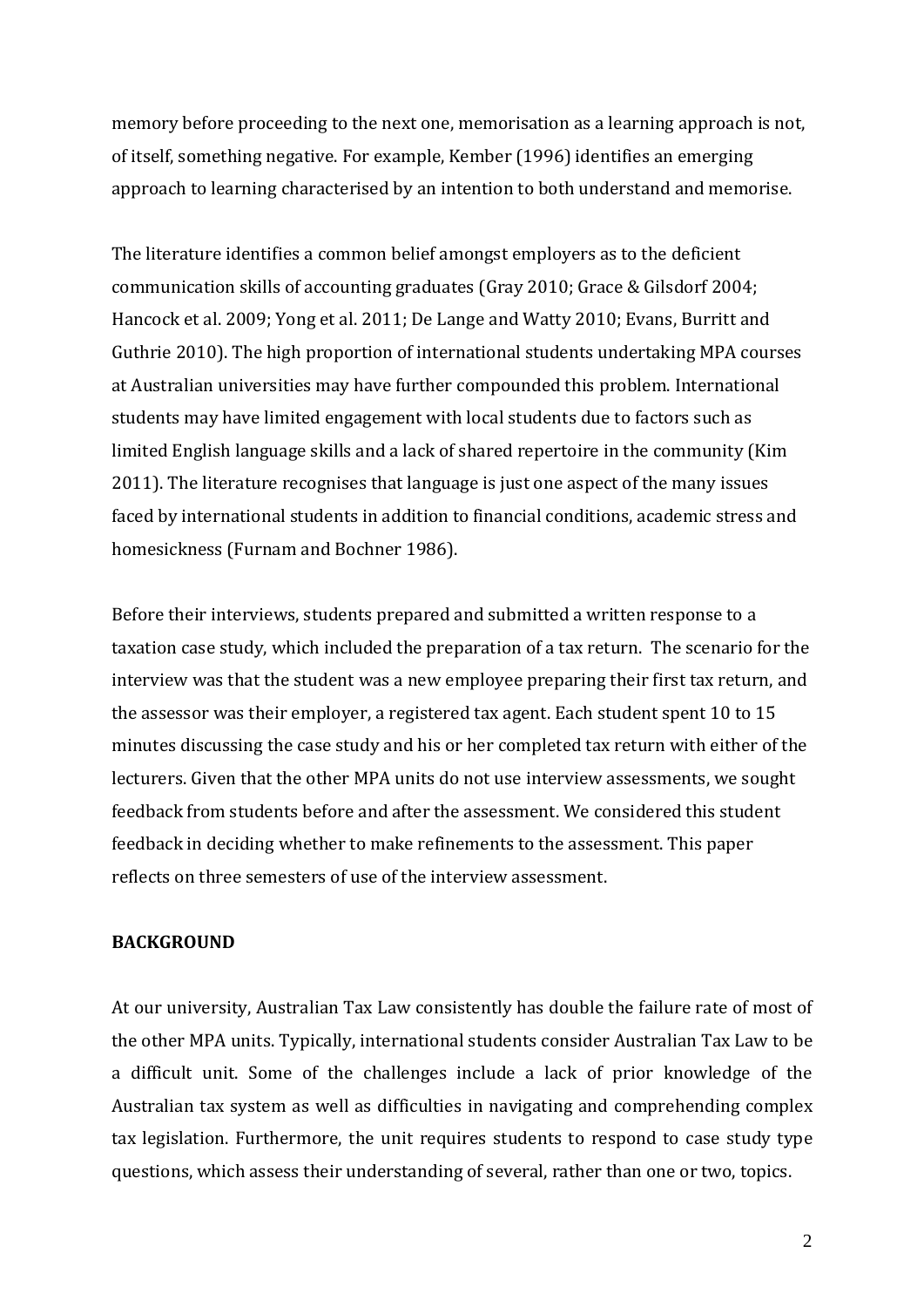Student numbers (typically 80-100 students per semester), timetabling and academic workload dictate that the unit is delivered via a two-hour lecture and a one-hour tutorial, although an alternative delivery method would be considered if not for these constraints. Tutorials are limited to a maximum of 20 students within all the MPA units at our university. As Australian Tax Law is the only taxation unit in the MPA, it includes numerous topics such as assessable income, allowable deductions, capital gains tax and international tax. Students also apply these concepts to different types of business entities. The unit is complex and challenging and this is especially the case for international students who have no previous knowledge of the Australian tax system. In the first and second semesters of the interview assessment, we permitted students to use the legislation in the test and exam. In the third semester, a new lecturer-in-charge allowed the use of the legislation and the prescribed textbook in the test and a completely open book exam.

The assessment for the unit consisted of the following components: an end-of-semester exam worth 60%, a 'peer-reviewed' test worth 10%, a tutorial participation mark worth 15% and the interview assessment worth 15%. The tutorial participation component consisted of marks for group discussion (5 students per group) and in-class presentation by these groups of weekly sight-unseen problems. In the first semester of the interview assessment, 94 students studied the unit with the same lecturer-in-charge and tutor who had previously taught the unit. In the third semester, 90 students studied the unit with a new unit lecturer-in-charge and the same tutor from the previous two semesters.

The introduction of the interview assessment was to address the assessment of oral communication, provide students with practical interview experience and to ensure that students were responsible for their own learning and thus avoid plagiarism issues. One of the broader objectives for the interview assessment was to encourage a deeper level of learning; although the success of this goal was difficult to quantify, we considered that there might have been a higher level of student engagement with the unit if we succeeded in achieving this objective.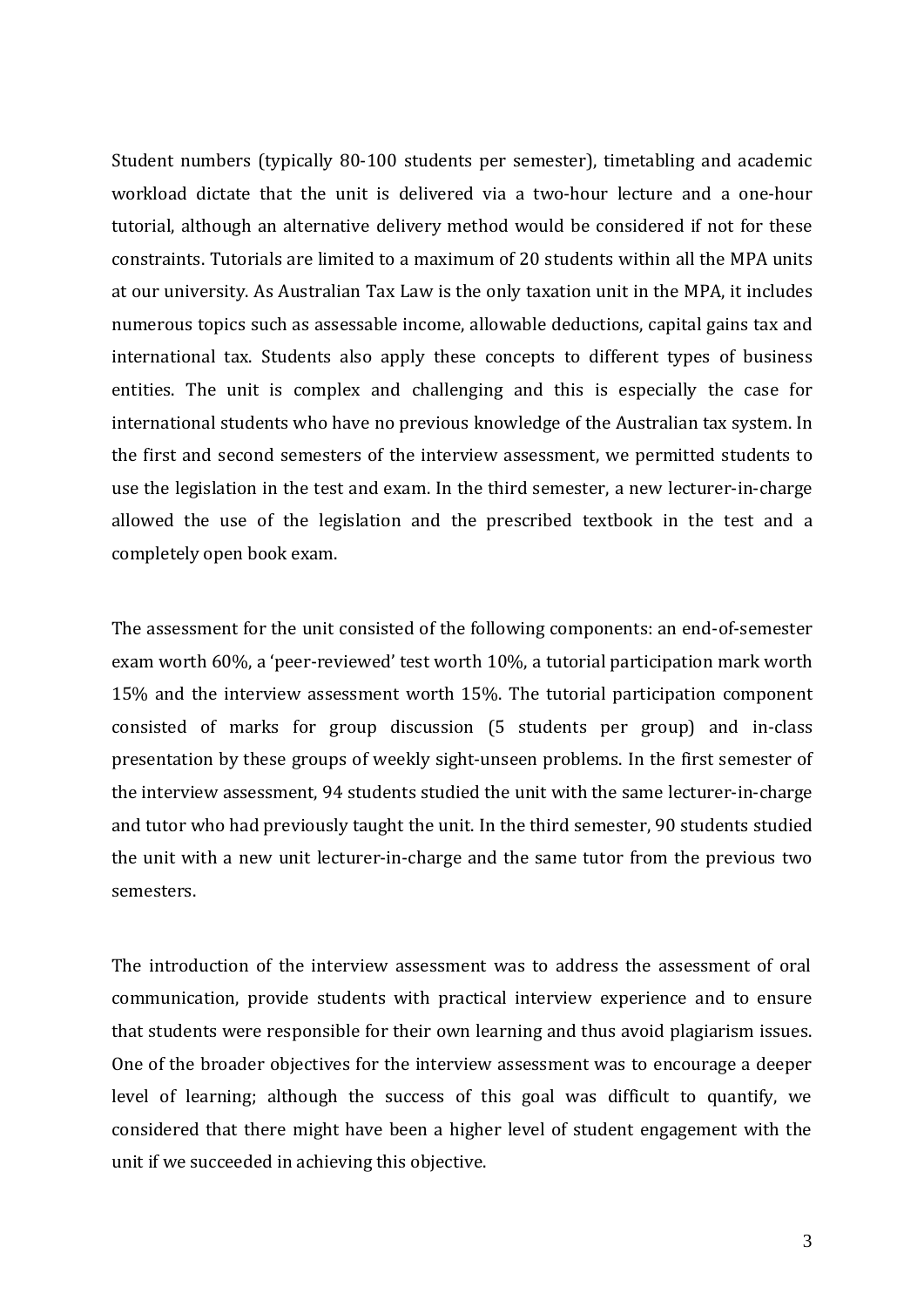Prior to the introduction of the interviews, assessment in the unit had been subject to change and refinement. One of the learning outcomes in the unit is concerned with the correct application of tax rules and concepts to specific situations. We considered the interviews a method of assessment that could rigorously assess this learning outcome. The refinements to the assessment in the unit were underpinned by the literature which explained that students needed to be encouraged to actively engage in their learning and this could be best achieved through the use of assessment that engaged and stimulated them (Duff and McKinstry, 2007).

Before the introduction of the interview assessment, we used an assignment to assess students on their written response to a complex case study. This required them to prepare a tax return and provide a detailed written justification for the inclusion or exclusion of items. Although the previous assignment was an individual task, several students, particularly international students, undertook the assignment in their own informal groups. Montgomery and McDowell (2009) note that international students do not need to form academic and social bonds with local students in order to be successful in their studies

According to Joy and Kolb (2009), Chinese students reflect their collectivistic society, with the group a basic unit of social perception and with various roles, duties and obligations associated with group membership. This learning as a social process could be reflective of a community of practice (Seaman 2008). Communities of practice describe communities that reflect cultural practices as well as the collective learning of the members; these allow for acquisition and exchange of meaningful knowledge (Wenger 2000). Using communities of practice to empower students to take charge of their own learning is a central argument of Elwood and Klenowski (2002) and O'Donovan, Price and Rust (2008).

Notwithstanding the benefits of oral compared to written assessment per se, the written assignment—used in the semesters prior to the introduction of the interview assessment—was problematic for two main reasons. Firstly, there were a number of plagiarism cases, with the likelihood of several undetected plagiarism cases. Secondly,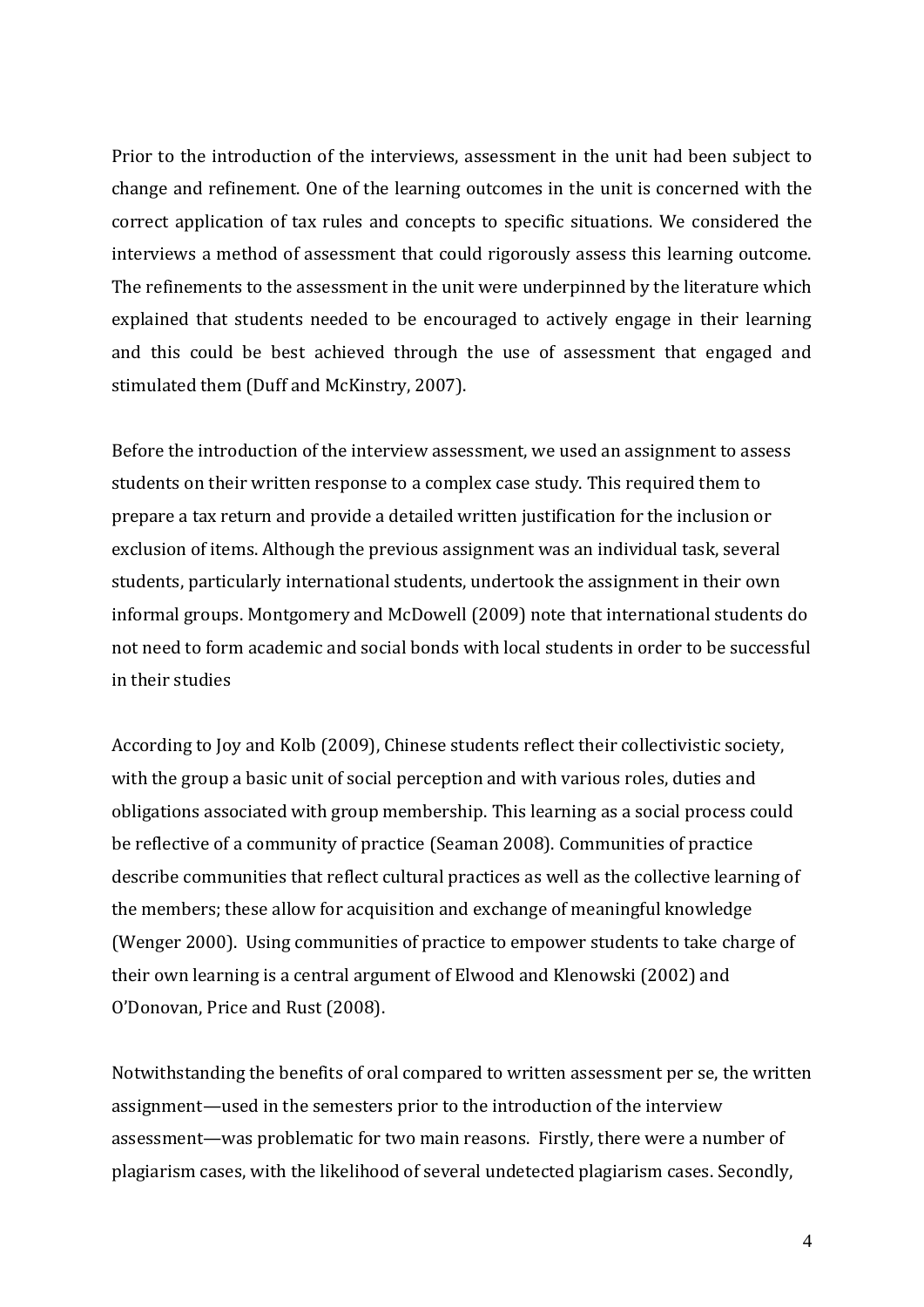there was the time taken for marking the assignments, typically more than half an hour per submission.

### **METHOD**

The interview assessment was introduced in Semester 1 2012, in order to better assess each student's individual level of understanding of the topics in the unit. According to Joughin (1998), oral assessment is particularly useful when you need to know that the responses are actually the student's, hence it is good for addressing any plagiarism issues. Singh (2008) found that students reported that they studied a lot more for their oral assessment in comparison to their written assessment and that it bridged the gap between their learning environment and the real world.

We recorded the interviews in order to enable moderation between the lecturers and for instances where a student challenged their mark. We used a marking criteria rubric and provided immediate feedback to students after their interview. We asked basiclevel questions at the beginning of the interview and if the student was able to answer those, progressed to successively higher-level questions. Pearce and Lee (2009) informed this interview structure, specifically their identification of the interactive dialogue between the student and the assessor allowing the student to demonstrate their strengths and the assessors to differentiate between superficial and deeper knowledge using in-depth questioning.

As with any new assessment, it is important to evaluate its success. We surveyed students before and after the interviews in order to achieve this. Following the surveys, we invited students to participate in formal discussions—on a voluntary basis—after the end of semester to gain a more in depth understanding of student learning. Interestingly, we found that many students ignored the information we provided about the assessment, instead relying on information from past students. For the first semester students this was problematic, as that information about the previous assessment no longer applied. We provided students with information about the new assessment in the Unit Outline and in the interview assessment rubric and discussed the assessment in detail in the lectures and tutorials. Following student feedback on the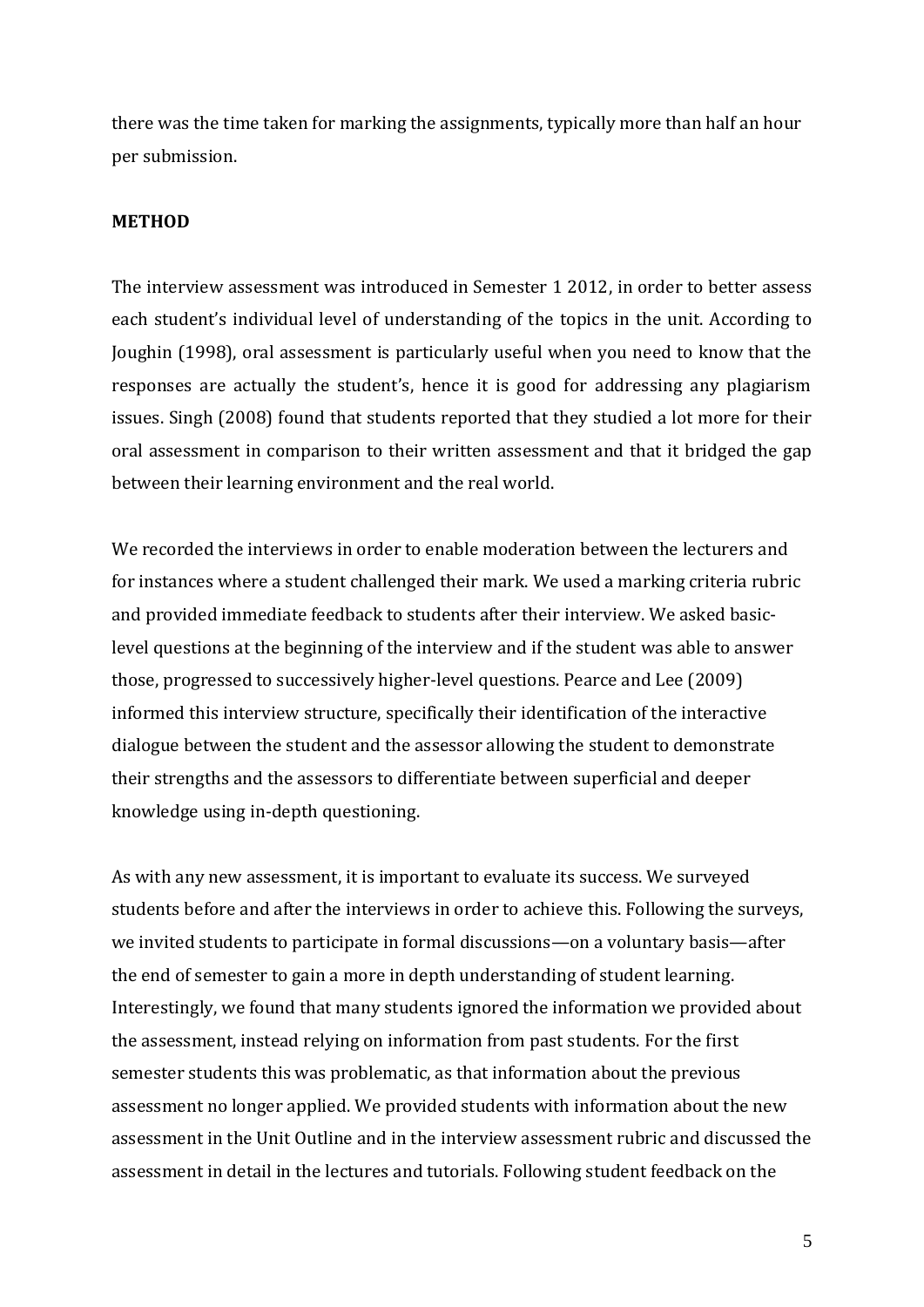interviews, we carefully reiterated how these had been marked and we attempted to address any perceived difference in marking standard by explaining to students that the difference in average marks between the interviewers was insignificant (0.1 to 0.2 out of 15).

The format for the second semester's interviews was similar as possible to the first semester. This was because of our understanding of the extent to which student expectations of the unit are based on information communicated by previous students. We followed the same procedure for determining student acceptance of the assessment with the same teaching team – a survey before and after the interviews and a follow-up formal discussion.

In Semester 1 2013, the introduction of a new lecturer-in-charge tested whether the interview assessment tool would be robust enough to be transferred to other staff and whether they would find it beneficial. An important aspect of this transferability was the students' acceptance of the interview assessment. If many students were familiar with the notion of interview assessment for taxation then at least the new lecturer would not have to justify its use. We surveyed students from this semester only once, after the interview assessment, with a voluntary follow up formal discussion held at the end of the semester. Although the new lecturer introduced a number of changes such as open book exam and a new textbook, the interview assessment followed the same format.

### **RESULTS**

All student participation in responding to surveys or follow up formal discussion was voluntary and anonymous. We include some of the first semester and third semester survey responses from students. This is partly to compare student acceptance of the interview assessment in the third compared to the first semester.

#### **Surveys**

The demographics of the respondents for the first (58) and third semester (67) were very similar as shown in Table 1 below.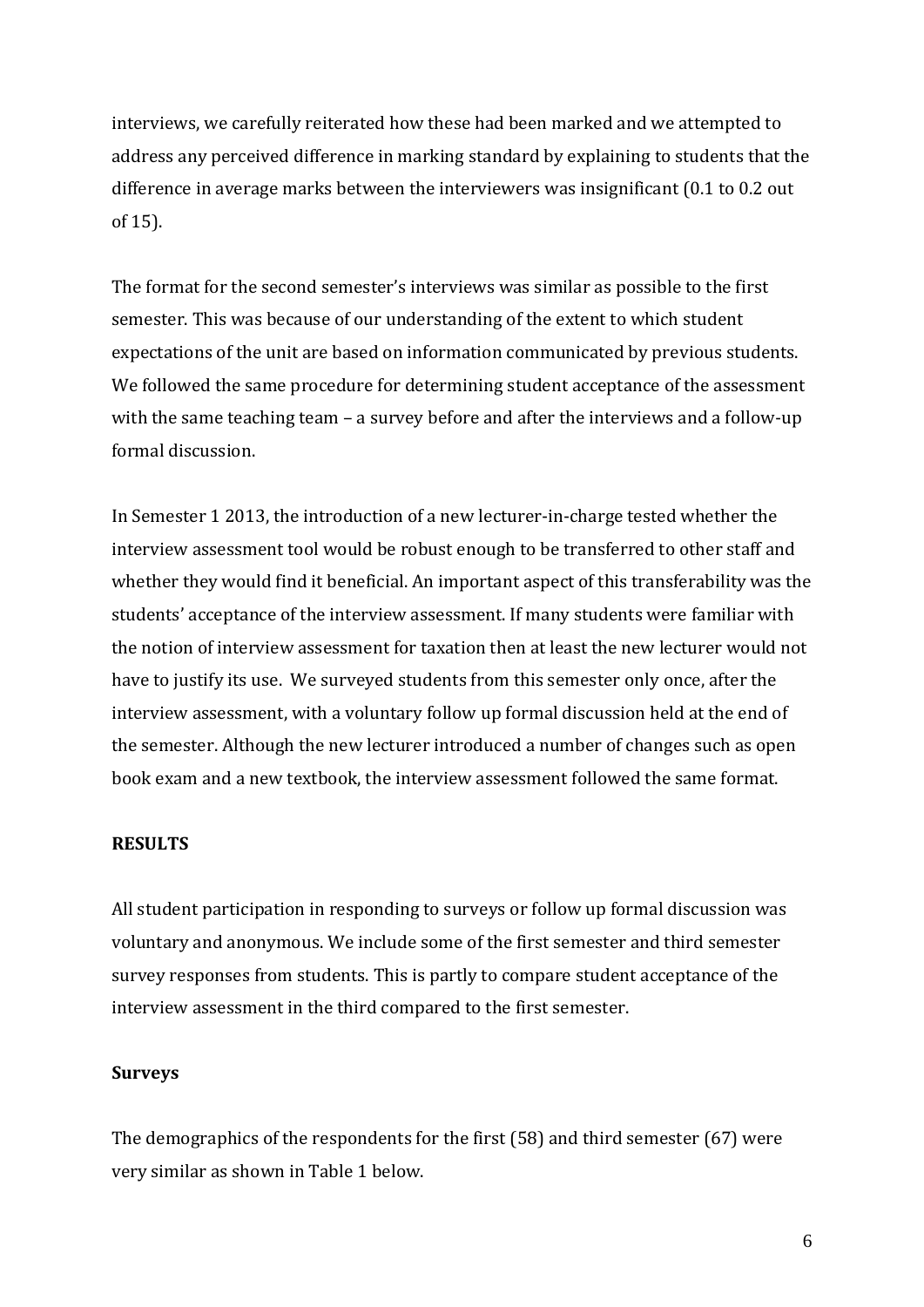| % of respondents | 1 <sup>st</sup> semester | 3 <sup>rd</sup> semester |
|------------------|--------------------------|--------------------------|
| Chinese          | 86%                      | 90%                      |
| Female           | 59%                      | 60%                      |
| Age $<$ 25       | 54%                      | 57%                      |

**Table 1 - Comparison of first and third semester survey respondents**

In the first semester, 55% of the respondents had a preconceived idea that the unit would be difficult to pass with 40% of respondents who commented explaining that they had found out from past students:

*I heard this course is very hard and many students failed it.* 

*I heard it is very difficult. I'm a little afraid.*

Often the information obtained from other students was incorrect:

*I heard that there has been so many people fail or even only got a pass.*

*No one gets HD as far as I know.*

In the third semester, there was an 88% yes response to the following question:

*Before you began studying Australian Tax Law, did you think it would be a difficult unit for you to pass?*

It may be that the higher yes response to this question in the third semester reflects the timing of when the respective surveys were completed. That is, the third semester students completed only one survey at the end of the semester, whereas the first semester students responded to the same question in a survey completed at the beginning of the first lecture. A follow up question was included in the third semester: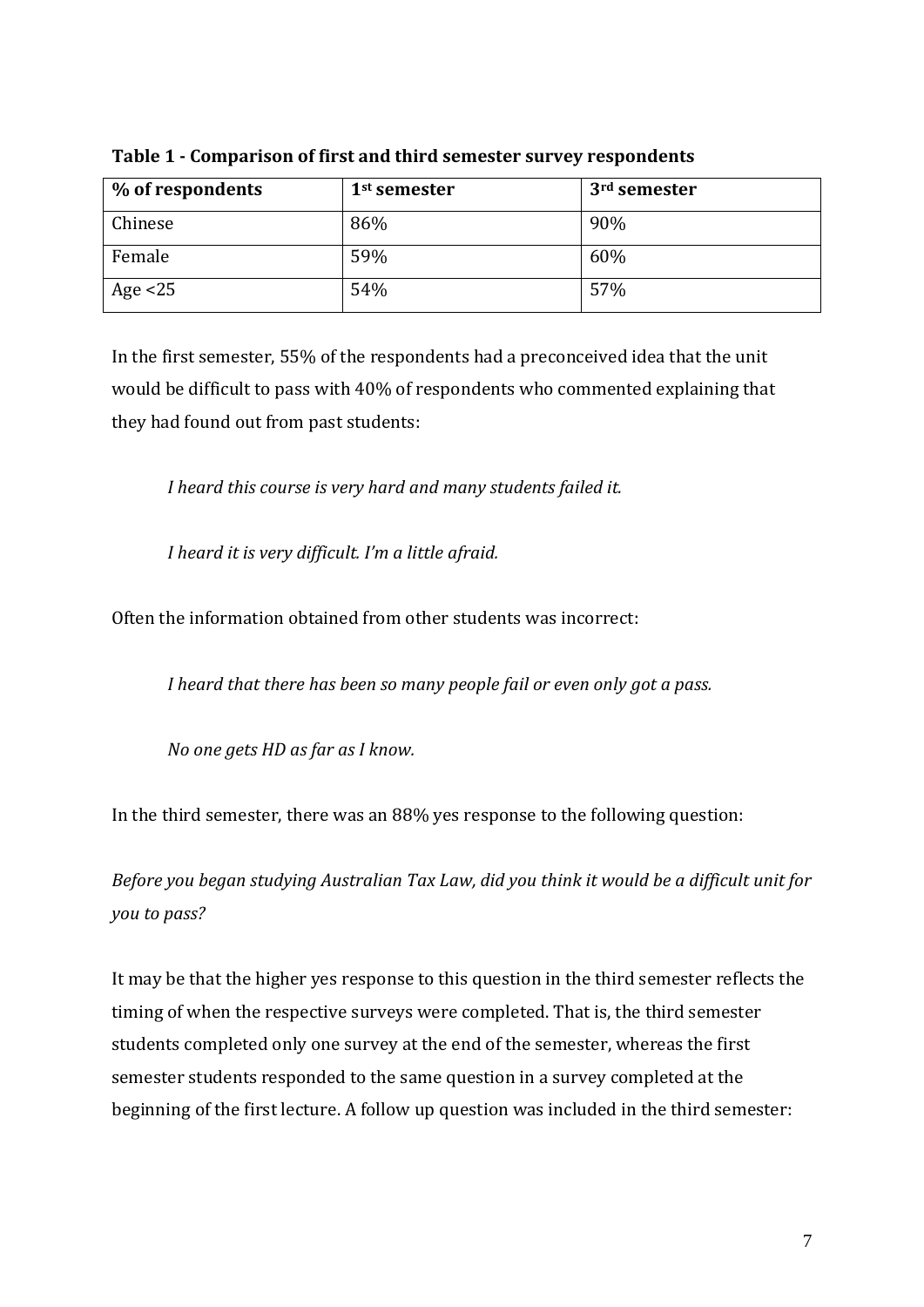*Now that you have studied Australian Tax Law, do you still think it would be a difficult unit for you to pass?* 

Only 61% of the respondents believed that they would still find it difficult to pass. In both semesters, 40% of students stated that past students had advised them that Australian Tax Law was a difficult unit to pass. However, there were no domestic students, in either semester, who indicated that past students had informed their perception of the unit's difficulty. This indicates that domestic students may not be as reliant on their own 'community of practice' in comparison with international students.

The following response from the one student indicates that concerns about the unit, based on information communicated by some past students, may decrease once students are undertaking the unit themselves:

*Before I took this unit, rumour has it that Tax Law is one of the hardest units; therefore, I had an impression of this unit as terrifying. The lecturer and tutor are very responsible for the teaching and willing to answer students' questions, so most students are immersed in learning this unit with enjoyment, instead of scaring* (sic).

Question ten on the survey in the third semester was as follows:

*When studying do you focus on doing just enough work to pass an assessment?*

There were 30 yes responses and 34 no responses to question ten, with three respondents who did not provide an answer to the question. The following table shows the grades obtained for the interview assessment organised by yes or no responses to the above question.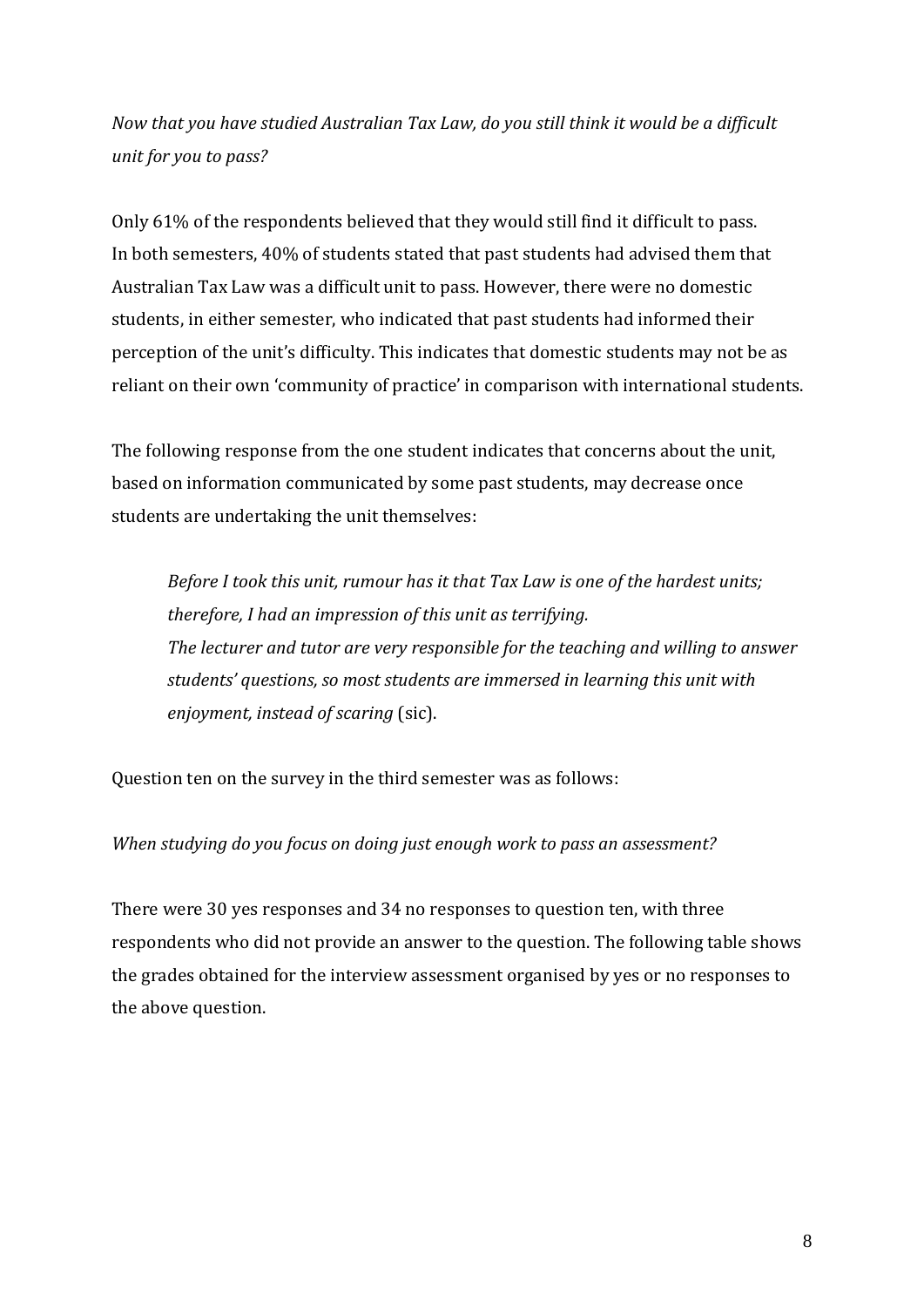| Interview grade         | Yes response (no. and %) | No response (no. and $\%$ ) |
|-------------------------|--------------------------|-----------------------------|
| <b>High Distinction</b> | 4 $(13.33\%)$            | 6(17.65%)                   |
| Distinction             | 17 (56.67%)              | 15 (44.12%)                 |
| Credit                  | $9(30\%)$                | 12 (35%)                    |
| Pass                    | 0                        | $1(2.94\%)$                 |
| <b>Total</b>            | 30                       | 34                          |

**Table 2 – Interview grade organised by yes or no response to survey question ten**

The results in table 2 indicated that there is no significant relationship between the response to survey question ten and the mark obtained. Although there was a slightly higher proportion of High Distinction students in the no response group (17.65% compared to 13.33%), when comparing the proportion of High Distinction and Distinction students combined, there was a higher proportion in the yes response group (70% compared to 61.77%). In comparing the results in table 2, there is the possibility to consider that some students did not comprehend the meaning of the question. Furthermore, there is likely to be a degree of subjectivity in what constitutes 'just enough' study to pass an assessment.

### **Follow up formal discussion with students after the end of each semester**

Although we had a high response rate to the surveys, only two students were able to participate in the formal discussions in the third semester. Although it is unsurprising that the response rate to the discussions was lower than for the surveys, it may have been unusually low since the timing of these coincided with when students were studying for their exams. We obtained ethics approval to conduct the discussions and we advised the students who participated that they would remain anonymous. We justify the inclusion of responses of only two students on the basis that these discussions provided the opportunity for follow-up questions, unlike the surveys. The participants are identified by a unique letter code—Respondent A (Chinese male student) and Respondent B (Chinese female student). The responses of these two participants are included below.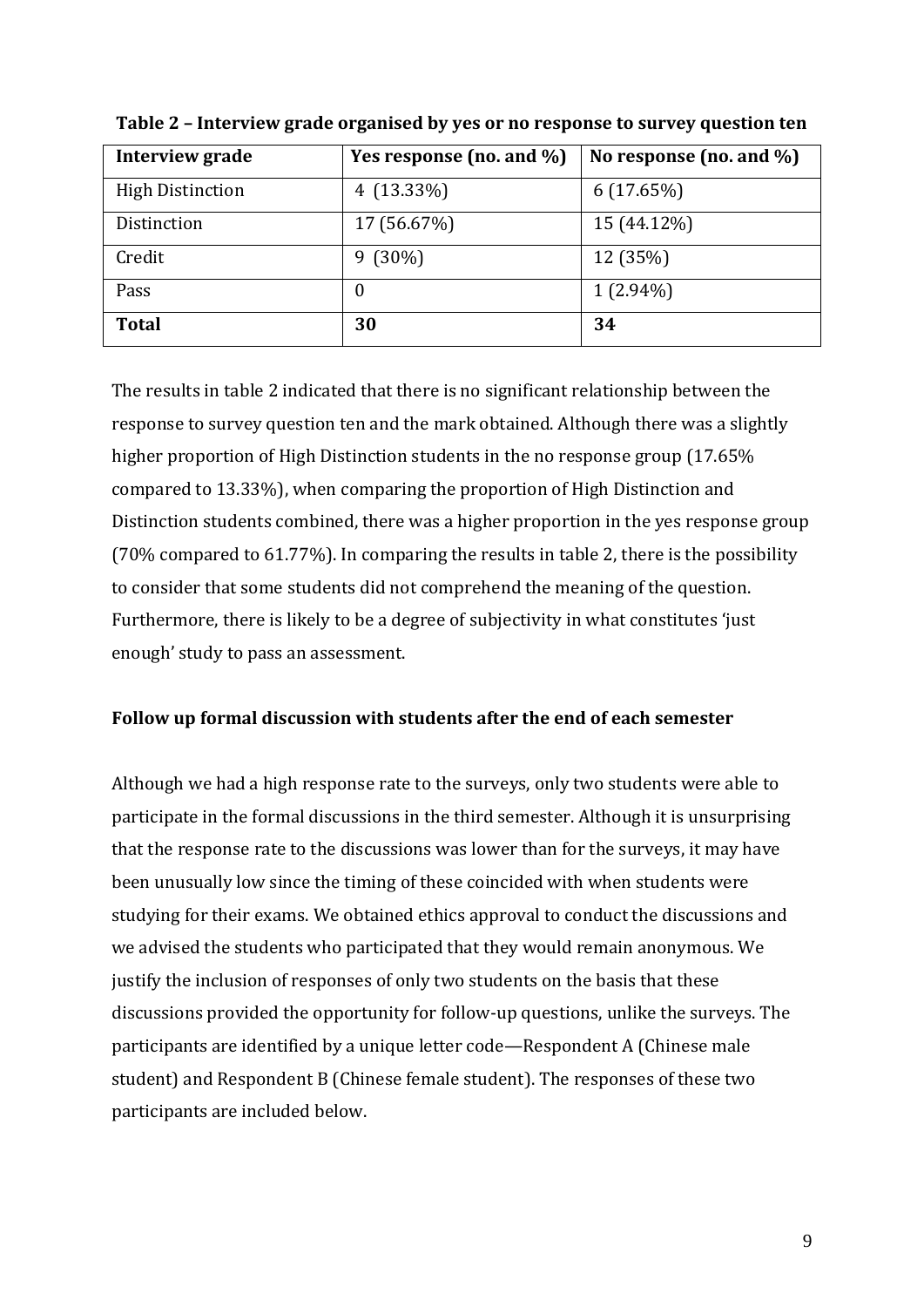Respondent A noted that some international students worked on the written case study component of the assessment together, although there were some students who preferred to work independently.

Respondent A stated that the assessors should be conscious of the fact that students will be nervous in an interview environment and that perhaps the lecturers could seek to make the atmosphere of the interview less 'tense.' It was suggested by respondent A that more weight should be given to responses in the latter part of the interview as errors in the earlier responses could be the result of nervousness. Respondent A was satisfied that ten minutes was a sufficient amount of time for the interviews, given students were answering questions and, therefore, speaking for most of this time. Respondent A was also pleased with the immediate feedback provided at the conclusion of the interview, consisting of comments on areas of misunderstanding as well as feedback on interview performance. Respondent A expressed his view that he hoped we would continue to use the interview assessment in the unit and that it could be readily adapted to suit future changes in tax law.

In terms of the impact of communities of practice on the assessment, respondent A noted that there was some discussion of the interview format—that is, students who had completed their interview providing information to students yet to be interviewed—amongst students during the week of the interviews. He suggested that the assessors should be mindful of this and ensure that there is a sufficient volume of questions and variation to questions between individual interviews. There was no confidentially requirement for the interview assessment, as it was our view that relying on information about other interviews would not provide students with any discernible advantage. If anything, overreliance on such information may have served as a distraction to students who sought it, these students may have better utilised their time by reviewing the written component of their assessment prior to the interview and consolidating their knowledge of the topics assessed.

Another respondent—B—noted that, in her view, there was enough information about other interviews by the end of the week for a student to piece together 'the answer' to the case study. This view, however, appears based on flawed understanding of the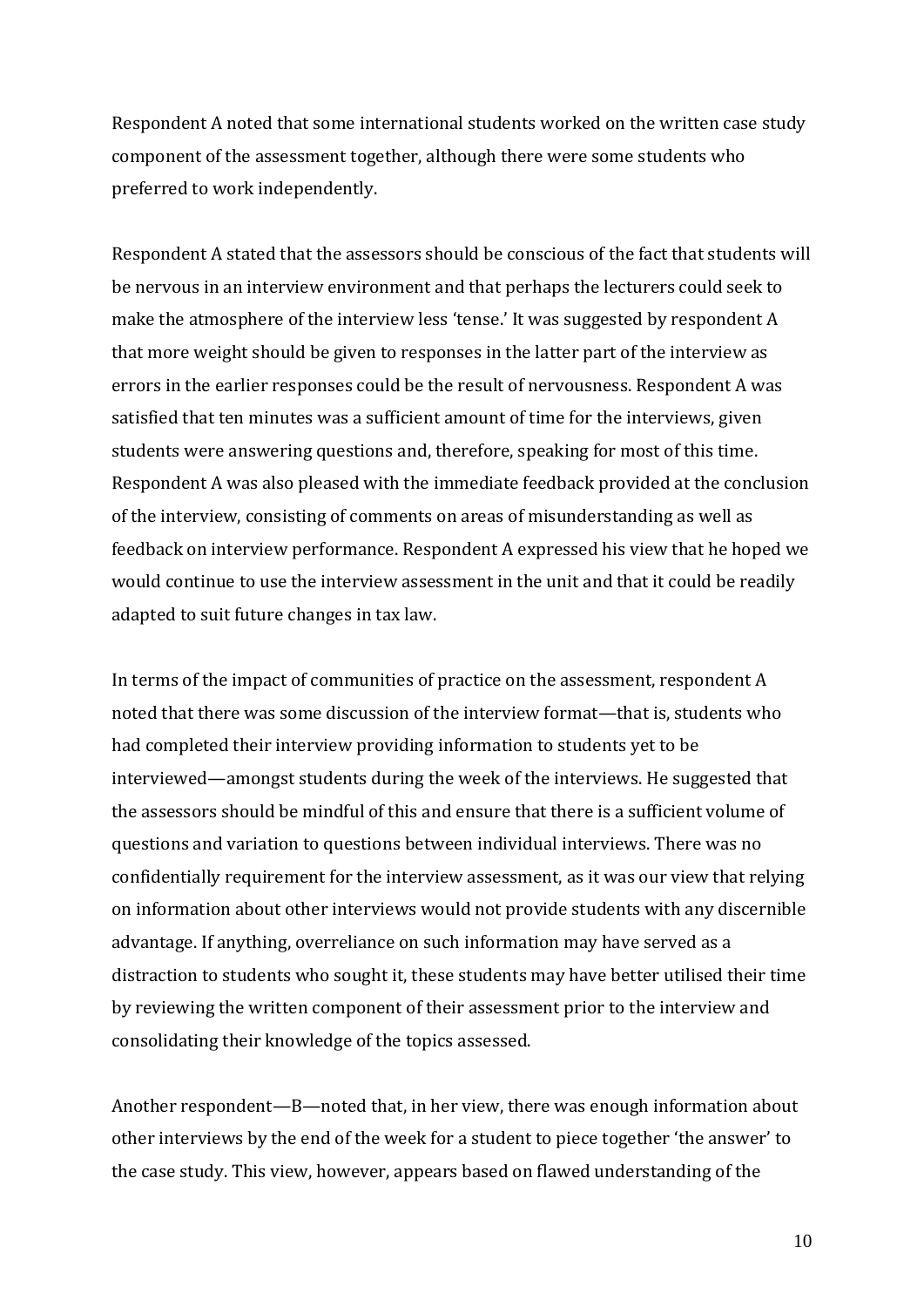purpose of the assessment as well as the requirements to obtain a good mark. Specifically, students who obtained a High Distinction were required to display a high level understanding of the topics covered as well as answer complex questions that were not always limited to the scenario in the case study. In our experience, students who attempted to memorise what they thought were the required responses, did not perform well. High Distinction students also were able to demonstrate a superior understanding of areas that lower achieving students did not consider, such an example was being able to explain the tax impact of a specific conclusion, rather than just stating what the conclusion was.

Respondent B noted that she saw the written component of the assessment as something of lesser importance than the interview, given that the former was not marked. It was her view that the lecturers required submission of the written component as a form of evidence that the student had undertaken some work on the case study. From the assessors perspective though, the written component formed the basis for the questions asked and to this extent, respondent B may have underestimated the importance of this component. Respondent B saw some of the value of the interview in the feedback that the interviewer provided.

It was the opinion of Respondent B that having her interview scheduled on the last available day may have been to her disadvantage. Specifically, that the interviewer may have adopted a higher marking standard compared to students who were interviewed earlier in the week. Respondent B explained that although she completed the written component of the assessment independently, she sought information from other students who had completed their interviews. Respondent B noted that the social networks available to individual students may have influenced their interview mark. For example, students who shared accommodation with friends enrolled in the same unit may have had more opportunity to work on the written component together compared to other students who did not have as much social interaction with other students in general.

Respondent B expressed the view that the interview assessment should continue in its present one-on-one format rather than in groups. One of her objections to group work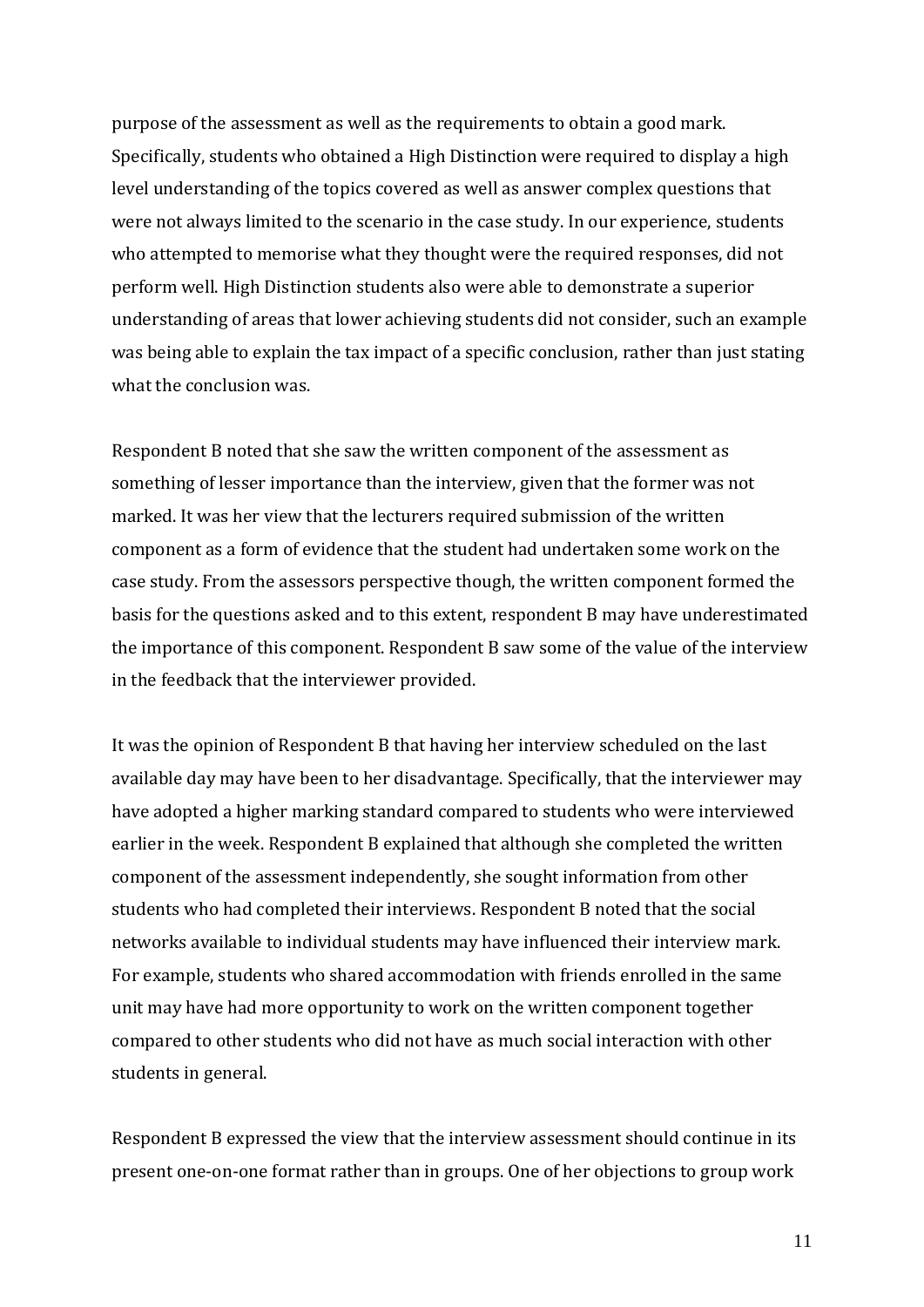was the problem related to students of different academic ability and different views on the amount of work required to complete the task having to work together.

In some instances, High Distinction students were able to demonstrate a level of research and understanding that went significantly beyond what was expected or required. For example, one student was able to demonstrate a superior understanding of a case that was relevant to the assessment. The student's response demonstrated evidence of their independent high-level research and analysis and it reflected deeper rather than surface learning.

# **COMMUNICATION SKILLS OF INTERNATIONAL STUDENTS**

It was the perception of respondent A that communication skills were a very important influence on the mark obtained. There appears to be a limit to the maximum mark that a student can obtain for an assessment where their communication skills are poor, even where there is no separate assessment of communication skills. Some of the student feedback we received emphasised this point; specifically, it was the view of some students that written assessment may be fairer in cases where they are still developing their oral communication skills. However, respondent A noted that the effectiveness of the assessment should be assessed as a whole and that this should take into account the work that students were required to do before the undertaking their interview. Respondent A specifically mentioned the research and writing that was required for the written component of the assessment.

In the formal discussion, respondent B noted that Chinese students appear to have better communication skills in an academic rather than in a conversational context. In her view, this may be because there is more opportunity to practice the former rather than the latter.

Respondent B noted that in her interview she had problems understanding the first question the interviewer asked her and that the interviewer repeated the question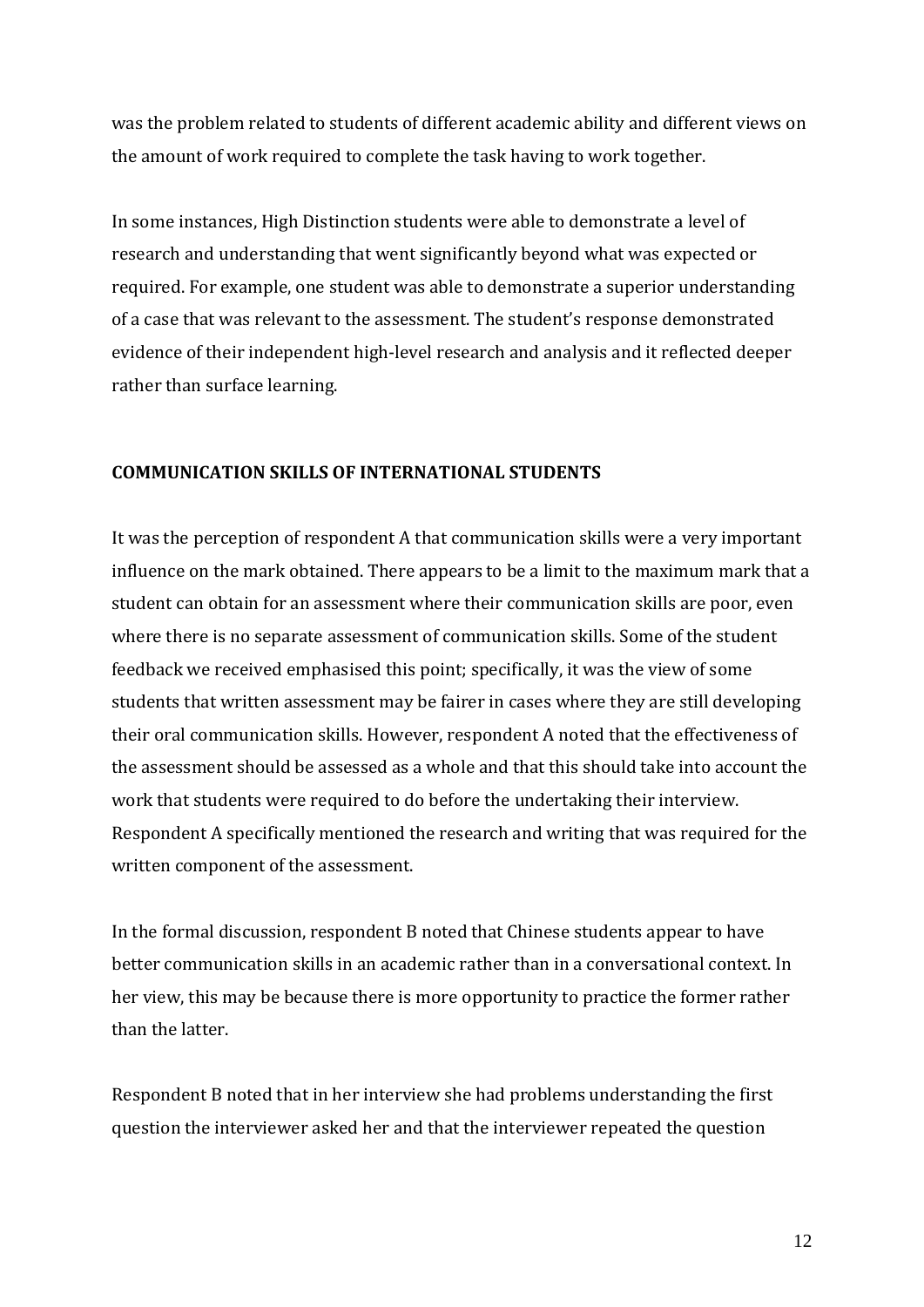twice. It was her view that this may have, of itself, detracted from her interview mark as it created a negative first impression about her communication skills.

### **CONCLUSIONS**

The international student community in Australian Tax Law, arguably, constitutes a community of practice with its own distinct advantages and disadvantages. We recognised that, by discussing the case study in their own informal groups, students might have improved their learning and communication skills. Therefore, we did not discourage this practice. On the negative side, there was evidence of some students focussing too much on attempting to gather information about the interview from students who had completed theirs. This time would have better utilised by using it for independent revision and preparation, given that the individual interviews were not identical. We do not consider the fact that some students chose to complete the written component in informal groups to be problematic, as the discussions within these groups seem to have enhanced student learning and this was one of the overarching objectives of the interviews. Furthermore, we ultimately assessed each student on his or her own individual interview performance.

We consider that the interviews better allowed the interviewer to assess student understanding in comparison with the previous written assignment. We anticipated that a lecturer who did not have previous experience in using oral assessments could implement a well-designed interview assessment, following the previous format but using their own case study. The experience with a seamless transition of the assessment to a new lecturer in Semester 1 2013 would indicate that this was, in fact, the case. The overwhelmingly positive feedback on the interview assessment from students in that semester—with only one exception— would also seem to confirm this. This is also reflective of minor refinements made to the assessment over the three semesters based on student feedback.

Although some of the survey responses indicated the interview assessment led to an improvement in student learning in the unit, this point is difficult to prove empirically. However, given that we have conducted surveys over three semesters on the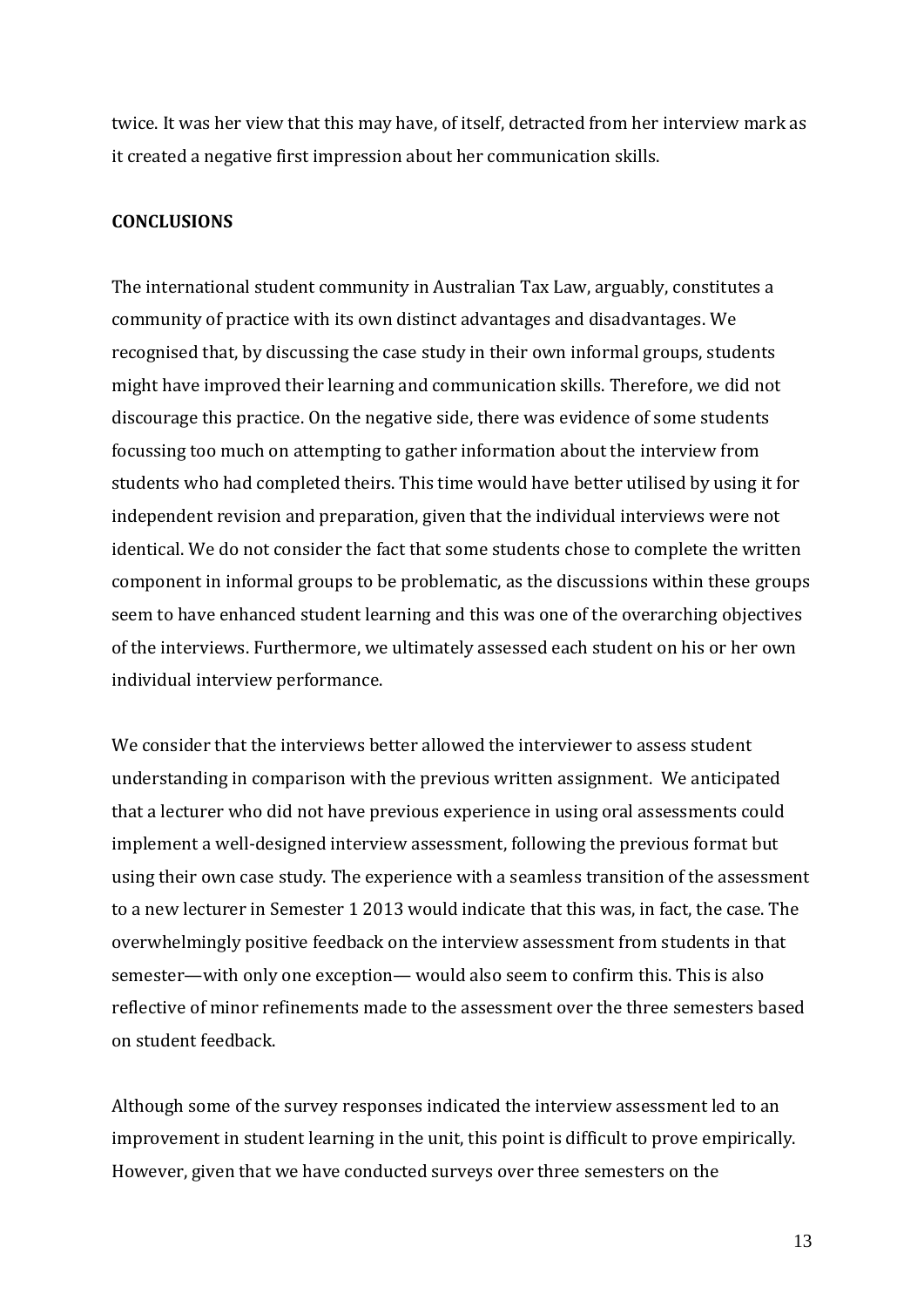assessment, we have been able to identify different themes that have emerged in each. In the survey from the third semester, only one student was clearly not in favour of the interview assessment. This represented a significant reduction in negative comments compared with the feedback from the first semester. Overall, the interview assessment has proven successful and we consider it robust to transference to different lecturers within the same unit.

# **LIMITATIONS AND FUTURE RESEARCH**

1

A potential limitation of the interviews is that any assessment that involves a case study is potentially subject to replication issues. Each individual interview must be different enough so that it can stand alone as a rigorous assessment. Since we anticipated these issues in the early stages, we designed a case study that was conducive to a large number of interview questions that we could ask. This being the case, it was most unlikely that there would have been two interviews consisting of the same questions and a review of a sample of the interview recordings confirms this.

The potential for a difference in marking standard between the two interviewers was another potential limitation of the interviews. However, a comparison of average marks between interviewers confirms that the difference was within an acceptable range (approximately a 1% variance). <sup>2</sup> In the first semester, there appeared to be a greater perception of a difference in marking standard by students, but this was virtually nonexistent in the third semester of the interviews.

One of the obvious limitations of the study is the low response rate to the formal discussions about the interview assessment. Ideally, we would have had more students agreeing to take part in these discussions. Nevertheless, although the surveys were intended to be the main feedback mechanism for this study, we consider the two responses from the formal discussion to be worthy of inclusion here, given the thoughtfulness displayed in the responses.

<sup>&</sup>lt;sup>2</sup> This is the variance between the two average marks for each assessor for the assessment task itself. We consider this variance insignificant as a proportion of overall marks, once all four assessments are considered.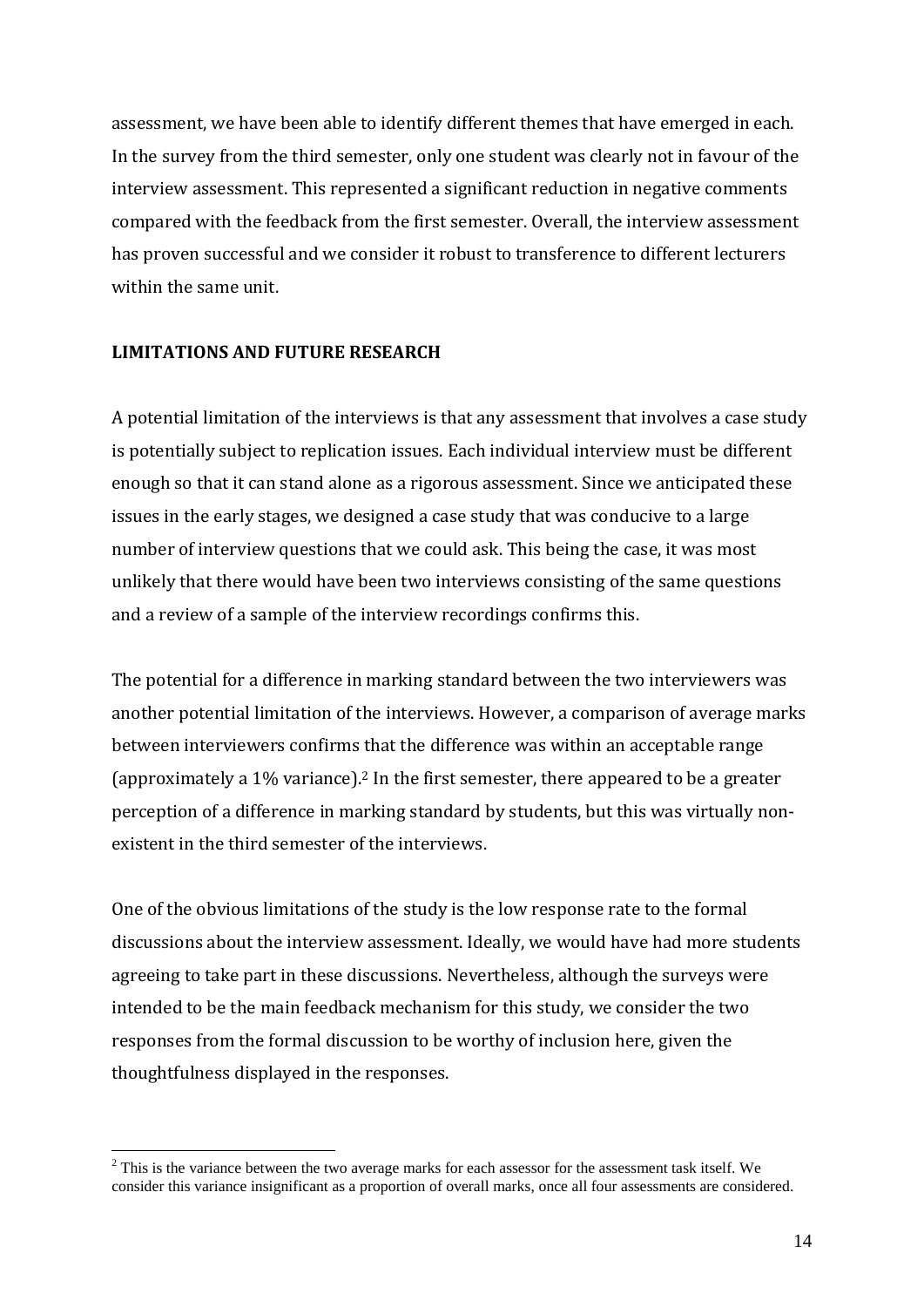Although in our view the interviews are a more rigorous assessment than a written assignment, the wider academic community does not universally accept oral assessment, perhaps due to a perceived lack of rigour. The fact that oral assessment is still not widely used in accounting education is conducive to several possible areas of future research. For example, in future semesters, the lecturers could assess a sample of written submissions, in order to compare these hypothetical marks for written work with actual interview marks. This may provide some insight as to whether the student was able to demonstrate the same level of understanding in an oral assessment as compared to a written assessment. There is also an opportunity for future research on the similarity or difference of marking standards between to the two lecturers, using the interview recordings to mark of sample of interviews from the other interviewer. Although we have conducted comparisons of interview marks, these, to date, have been of average marks awarded, rather than of individual interviews.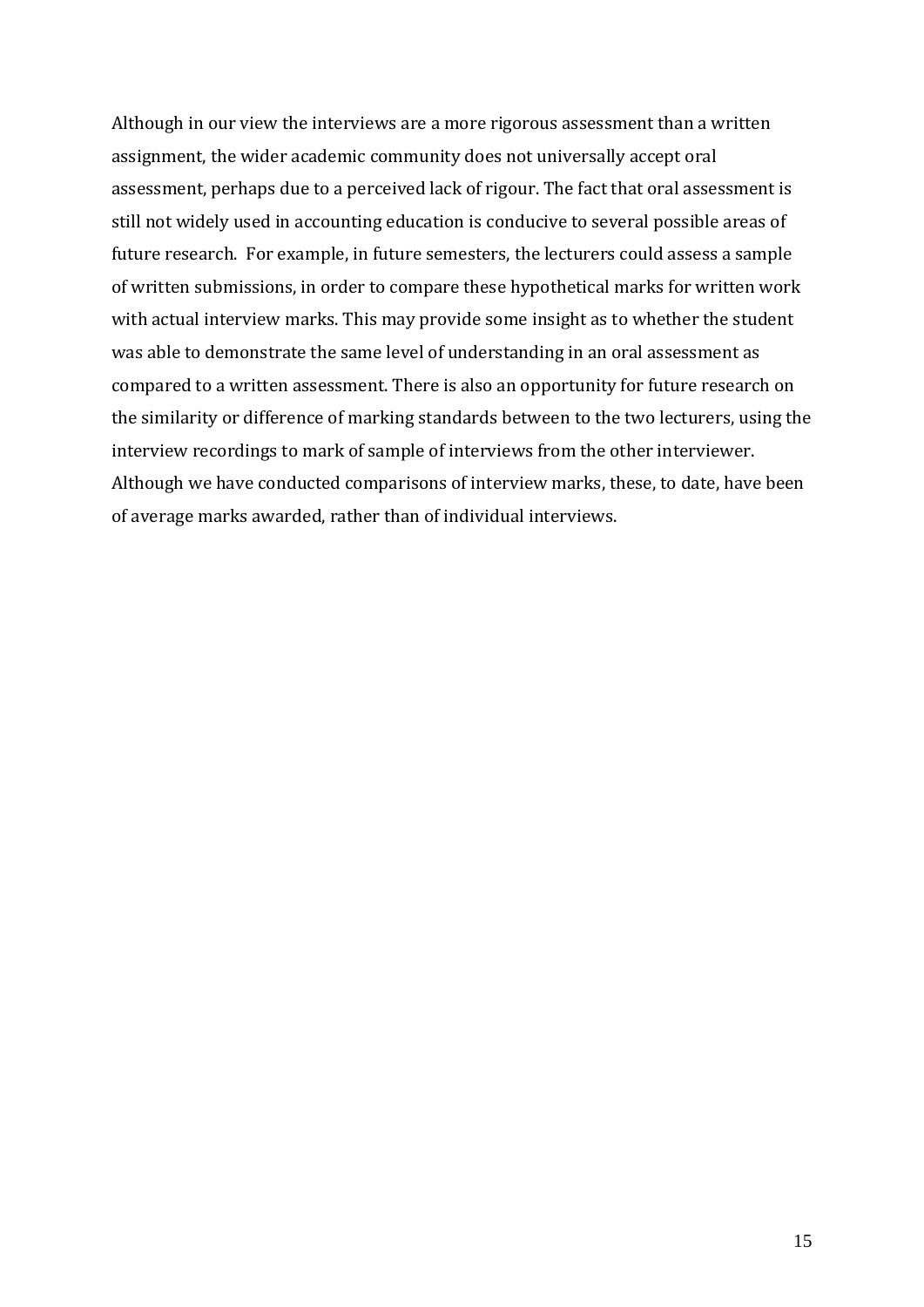### **References**

Biggs, J.B. 2003. *Teaching for quality learning at university.* 2nd ed. Buckingham: Society for Research into Higher Education and Open University Press.

De Lange, P. & Watty, K. 2010, Accounting education at a crossroad in 2010 and challenges facing accounting education in Australia, *Accounting Education: An International Journal*, 6, 625-630

Duff A. & McKinstry S. 2007, Students' approaches to learning, *Issues in Accounting Education,* 22:2, 183-214

Elwood, J. & Klenowski, V. 2002, Creating Communities of shared practice: the challenges of assessment use in learning and teaching, *Assessment & Evaluation in Higher Education*, 27:3, 243-256

Evans, E., Burritt, R., Guthrie, J. 2010, *Accounting Education at a Crossroad in 2010,* Institute of Chartered Accountants in Australia, Sydney

Furnham, A., and Bochner, S. 1986. *Culture Shock: Psychological reactions to unfamiliar environments.* London: Methuen.

Gabriel, Y. and Griffiths, D.S. 2002, Emotion, learning and organizing, *Learning Organization,* 9, 5:214-221.

Grace, D.M. & Gilsdorf, J.W. 2004, Classroom strategies for improving students' oral communication skills, *Journal of Accounting Education*, 22:2, 165-172

Gray, E. 2010, Specific oral communication skills desired in new accountancy graduates, *Business Communication Quarterly,* 73:40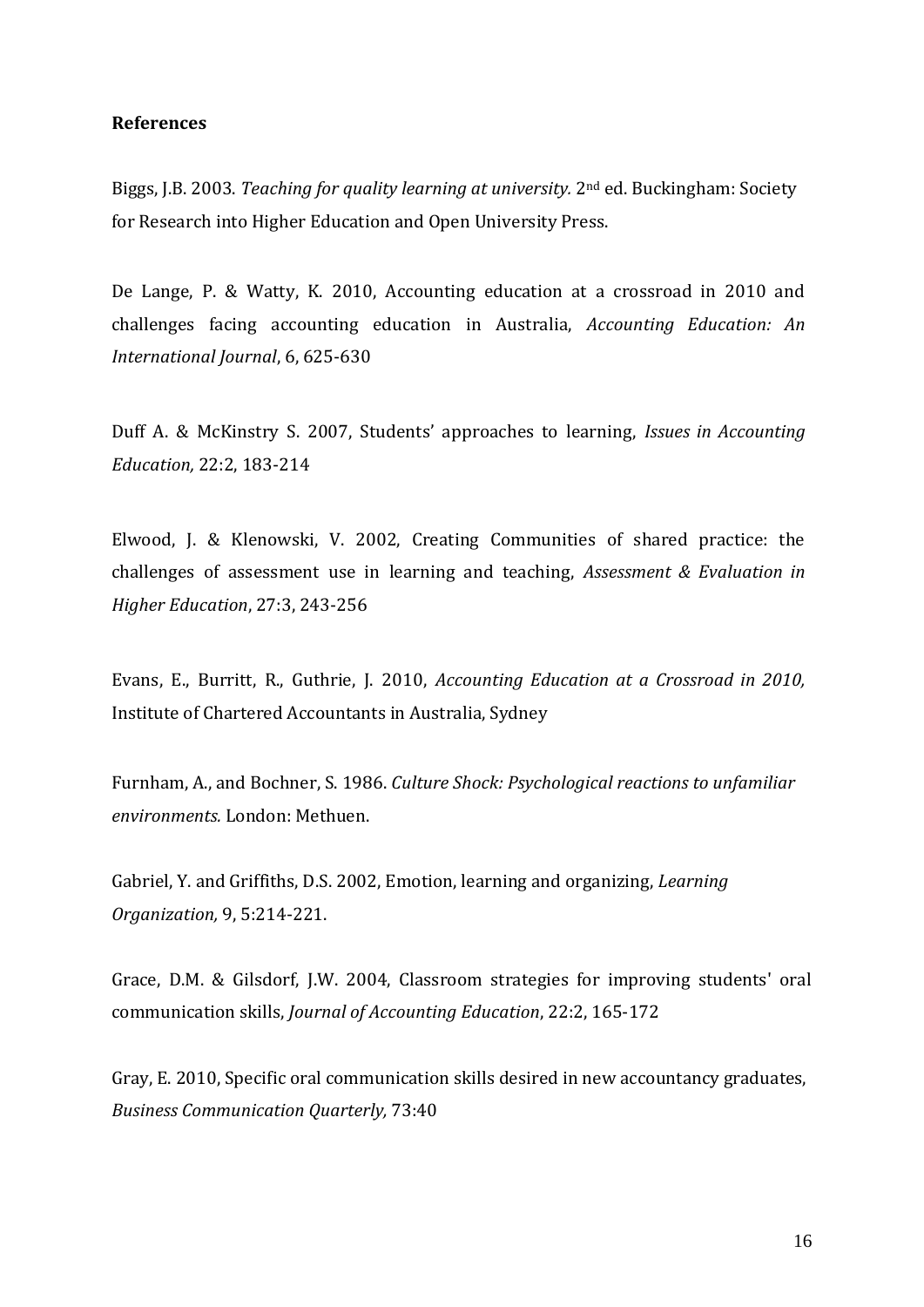Hancock, P., Howieson, B., Kavanagh, M., Kent, J., Tempone, I., Segal, N. 2009, *Accounting for the Future: More than Numbers. A collaborative investigation into the changing skill set for professional accounting graduates over the next ten years and strategies for embedding such skills into professional accounting programs*, Australian Learning and Teaching Council, Sydney

Joughin G. 1998, Dimensions of Oral Assessment, *Assessment & Evaluation in Higher Education*, 23:4, 367-378

Joy S., and Kolb, D.A. 2009. Are there cultural differences in learning style? *International Journal of Intercultural Relations* 33:69.

Kember, D., and Gow, L. 1990, Cultural specificity of approaches to study. *British Journal of Educational Psychology, 60,* 356-363.

Kember, D., 1996, The intention to both memorise and understand: Another approach to learning? *Higher Education, 31,* 341-354.

Kim HY. 2001. International graduate students' difficulties: graduate classes as a community of practices. *Teaching in Higher Education* 16:3, 281.

Montgomery, C., and McDowell, L. 2009. Social Networks and the International Student Experience: An International Community of Practice? *Journal of Studies in International Education* 13:455.

Pearce G. & Lee G. 2009, Viva voce (oral examination) as an assessment method: Insights from marketing students, *Journal of Marketing Education* 31:120, 120-129.

Price, M. & O'Donovan, B. 2006, Improving performance through enhancing student understanding of criteria and feedback, in Bryan, C. & Clegg, K (eds), *Innovative Assessment in Higher Education.*